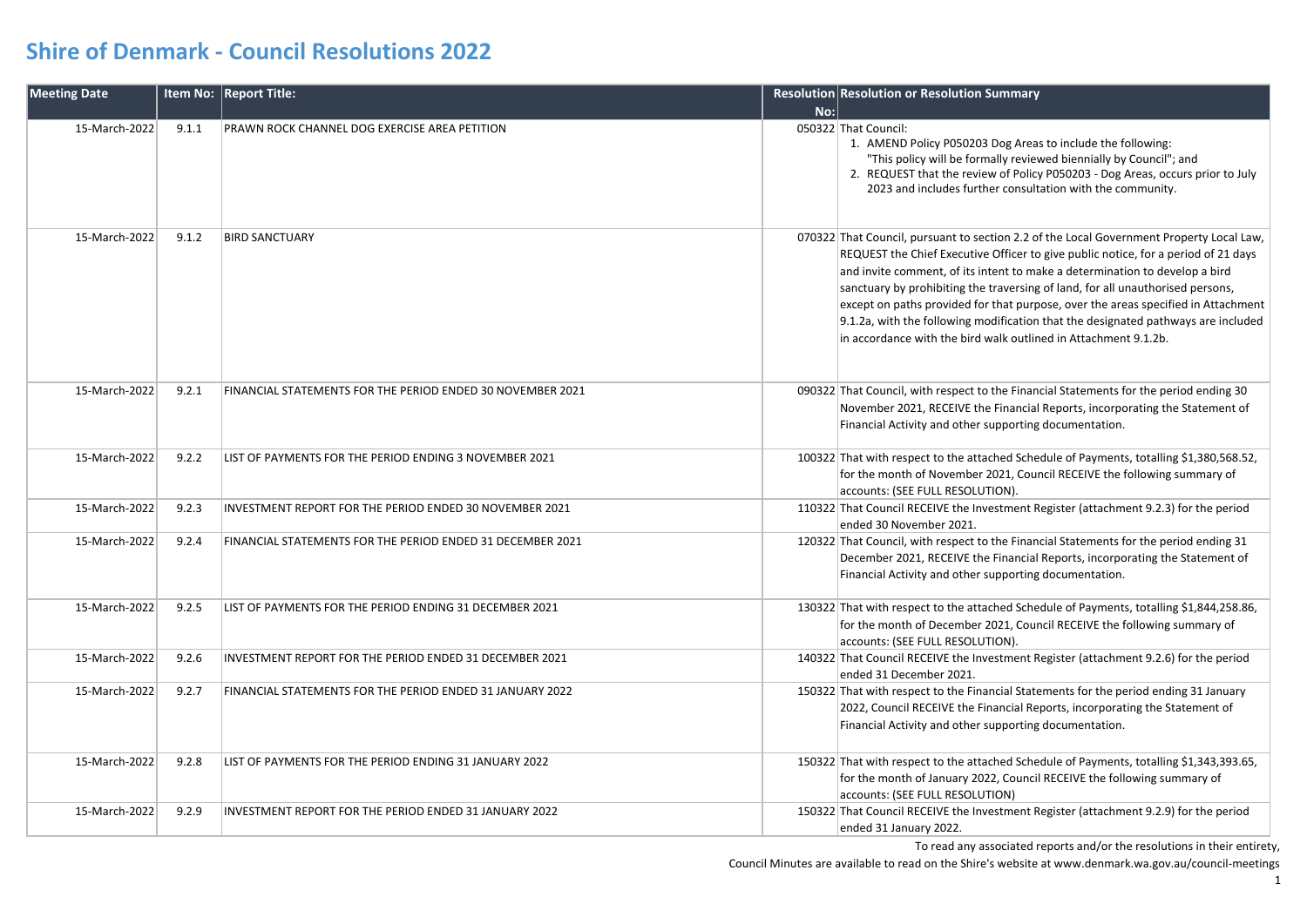| <b>Meeting Date</b> |       | Item No: Report Title:                                     |        | Resolution Resolution or Resolution Summary                                                                                                                                                                                                                                                                                                                                                                                                                                                                                                                                                                                                                                                                                                                                  |
|---------------------|-------|------------------------------------------------------------|--------|------------------------------------------------------------------------------------------------------------------------------------------------------------------------------------------------------------------------------------------------------------------------------------------------------------------------------------------------------------------------------------------------------------------------------------------------------------------------------------------------------------------------------------------------------------------------------------------------------------------------------------------------------------------------------------------------------------------------------------------------------------------------------|
|                     |       |                                                            | No:    |                                                                                                                                                                                                                                                                                                                                                                                                                                                                                                                                                                                                                                                                                                                                                                              |
| 15-March-2022       | 9.3.1 | <b>SUSTAINABLE PROJECTS COMMITTEE</b>                      |        | 190322 That Council;<br>1. BTABLISH a Sustainable Projects Committee of Council, according to the<br>Charter, Attachment 9.3.1; and<br>2. ENDORSE the following Councillors as members of the Sustainable Projects<br>Committee of Council;<br>Cr Lewis, Cr Clarke, Cr Gibson and Cr Campbell.                                                                                                                                                                                                                                                                                                                                                                                                                                                                               |
| 15-March-2022       | 9.3.2 | CEO PERFORMANCE REVIEW PROCESS                             |        | 200322 That with respect to the position of Chief Executive Officer, Council:<br>1. EEK at least three (3) quotations, from suitably qualified consultants, to<br>appraise the CEO's performance from March 2021 to March 2022;<br>2.AUTHORISE the Shire President to engage with the CEO and seek mutual<br>agreement on one of the consultants, subject to budget limitations;<br>3.AUTHORISE the Shire President to engage a suitably qualified external<br>consultant up to the value of \$5,000 to:<br>a) facilitate a review of Mr Schober's performance as Chief Executive Officer<br>from March 2021 to March 2022; and<br>b) asist the Council to determine, and set, new performance criteria for the<br>office of Chief Executive Officer for the next 12 months. |
| 15-March-2022       | 10.1  | AUDIT ADVISORY COMMITTEE - 2021 COMPLIANCE AUDIT RETURN    | 210322 | That with respect to the 2021 Compliance Audit Return, Council:<br>1. Note the one area of non-compliance;<br>2. Endorse the 2021 Compliance Audit Return; and<br>3. Submit a certified copy to the Director General of the Department of Local<br>Government, Sport and Cultural Industries by 31 March 2022.<br>That Council NOTE the Minutes of the Audit Advisory Committee meeting held on<br>4 March 2022, as per Attachment 10.1b.                                                                                                                                                                                                                                                                                                                                    |
| 19-April-2022       | 8.1   | <b>EXPLORATION LICENSE: OBJECTION TO APPROVAL</b>          |        | 080422 That Council REQUEST the Chief Executive Officer:<br>1. To CONVENE a briefing of Councillors to determine if a policy position on mining<br>and tenement applications in the Shire of Denmark should be progressed; and,<br>2.To LODGE a formal notice of objection to the Warden to Exploration Licence<br>70/5795; and,<br>3. To ISSUE a request to the Warden for general re-opening of the objection<br>period, to allow landholders and occupiers in the area covered by the Exploration<br>Licence 70/5795, and other community groups and members, to lodge<br>submissions.                                                                                                                                                                                    |
| 19-April-2022       | 9.2.1 | FINANCIAL STATEMENTS FOR THE PERIOD ENDED 28 FEBRUARY 2022 |        | 100422 That Council; with respect to the Financial Statements for the period ending 28<br>February 2022, RECEIVE the Financial Reports, incorporating the Statement of<br>Financial Activity and other supporting documentation.                                                                                                                                                                                                                                                                                                                                                                                                                                                                                                                                             |

To read any associated reports and/or the resolutions in their entirety,

Council Minutes are available to read on the Shire's website at www.denmark.wa.gov.au/council-meetings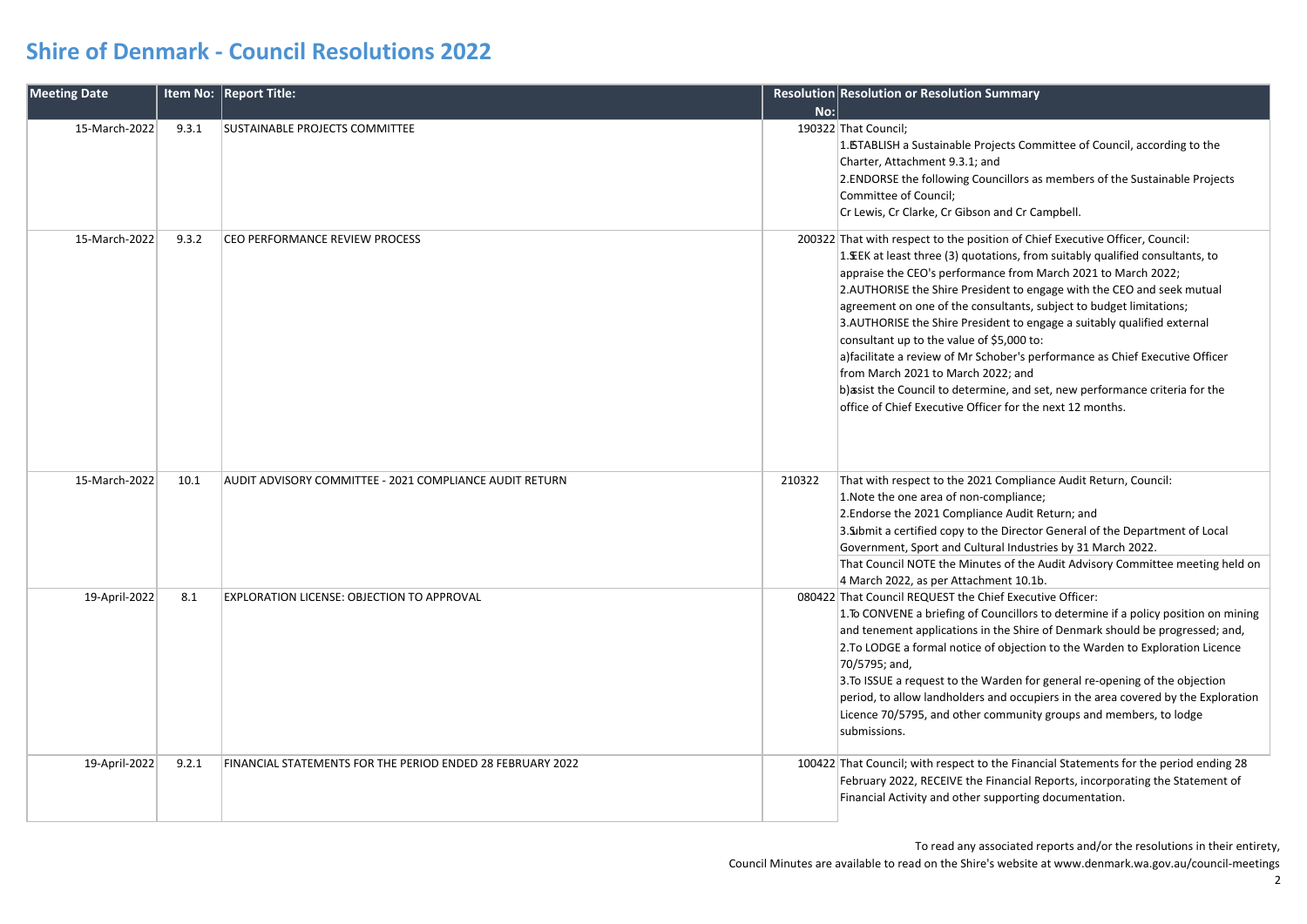| <b>Meeting Date</b> |       | Item No: Report Title:                                                                                                      |     | Resolution Resolution or Resolution Summary                                                                                                                                                                                                                                                                                                                                                                                                                                                                                                            |
|---------------------|-------|-----------------------------------------------------------------------------------------------------------------------------|-----|--------------------------------------------------------------------------------------------------------------------------------------------------------------------------------------------------------------------------------------------------------------------------------------------------------------------------------------------------------------------------------------------------------------------------------------------------------------------------------------------------------------------------------------------------------|
|                     |       |                                                                                                                             | No: |                                                                                                                                                                                                                                                                                                                                                                                                                                                                                                                                                        |
| 19-April-2022       | 9.2.2 | LIST OF PAYMENTS FOR THE PERIOD ENDING 28 FEBRUARY 2022                                                                     |     | 100422 That Council, with respect to the attached Schedule of Payments, totalling<br>\$1,901,223.36, for the month of February 2022, RECEIVE the following summary of<br>accounts:<br>• Electronic Funds Transfers EFT32216 to EFT32423 - \$1,319,174.51;<br>• Municipal Fund Cheque No's 60471 - 60476 - \$11,393.45;<br>• Internal Account Transfers (Payroll) - \$452,116.68; and<br>• Direct Debit - \$12,199.96;<br>• Corporate Credit Card; \$978.96;<br>• Department of Transport Remittances; \$88,786.85, and<br>• Loan Payments: \$16,572.95 |
| 19-April-2022       | 9.2.3 | INVESTMENT REPORT FOR THE PERIOD ENDED 28 FEBRUARY 2022                                                                     |     | 100422 That Council RECEIVE the Investment Register (Attachment 9.2.3) for the period<br>ended 28 February 2022.                                                                                                                                                                                                                                                                                                                                                                                                                                       |
| 19-April-2022       | 9.2.4 | APPOINTMENT OF COMMUNITY MEMBERS ON THE DISABILITY SERVICES ADVISORY COMMITTEE                                              |     | That Council; with respect to the 2022 Disability Services Advisory Committee,<br>APPOINTS;<br>1. Peter Ridge, Marion McDougall, Linda Eaton, Peter Boyes and Geoff Hill as<br>the successful applicants for the positions of Community Members; and,<br>2. Emma Riley as the successful applicant for the position of Community<br>Professional (Private Sector).                                                                                                                                                                                     |
| 19-April-2022       | 9.3.1 | PROPOSED HOUSING AFFORDABILITY POLICY                                                                                       |     | 090422 That Council ADOPT the draft Housing Affordability Policy, as per Attachment<br>9.3.1a.                                                                                                                                                                                                                                                                                                                                                                                                                                                         |
| 19-April-2022       | 9.3.2 | ACCEPTANCE OF MINUTES AND CONSIDERATION OF DECISIONS FROM SPECIAL ELECTORS MEETING<br>HELD 8 MARCH 2022                     |     | 020422 That Council, with respect to the four decisions made at the Special Meeting of<br>Electors, held on 8 March 2022;<br>1.RECEIVES the minutes; and,<br>2.ACKNOWLEDGES the concerns raised;<br>3. OFFERS a public written response to the decisions made (as per Attachment<br>$9.3.2c$ ; and<br>4. Takes no further action.                                                                                                                                                                                                                      |
| 17-May-2022         | 6.1   | Leave of Absence - CR CAMPBELL, CR GEARON AND CR PHILLIPS                                                                   |     | 010522 That the Cr Campbell, Cr Gearon and Cr Phillips be granted leave of absence for<br>the Ordinary Council Meeting scheduled for 21 June 2022.                                                                                                                                                                                                                                                                                                                                                                                                     |
| 17-May-2022         | 9.1.1 | PROPOSED NAMING OF ROAD RESERVE 'PINNIGER ROAD', REMOVING NAME FROM ROAD RESERVE<br>AND AMALGAMATION INTO ADJOINING RESERVE |     | 040522 That Council;<br>1.ADVISE the owners and occupiers of the land adjacent to the unnamed road<br>reserve identified in Deposited Plan 422045, of Council's intention to name the<br>road 'Pinniger Road', and if there is no objection received REQUEST the<br>Geographical Names Committee to;<br>aREMOVE Pinniger Point Road from its gazetted road list for the Denmark local<br>government area; and<br>bNAME the unnamed road reserve adjacent to South Coast Highway, as shown<br>in Deposited Plan 422045 'Pinniger Road'.                 |

To read any associated reports and/or the resolutions in their entirety,

Council Minutes are available to read on the Shire's website at www.denmark.wa.gov.au/council-meetings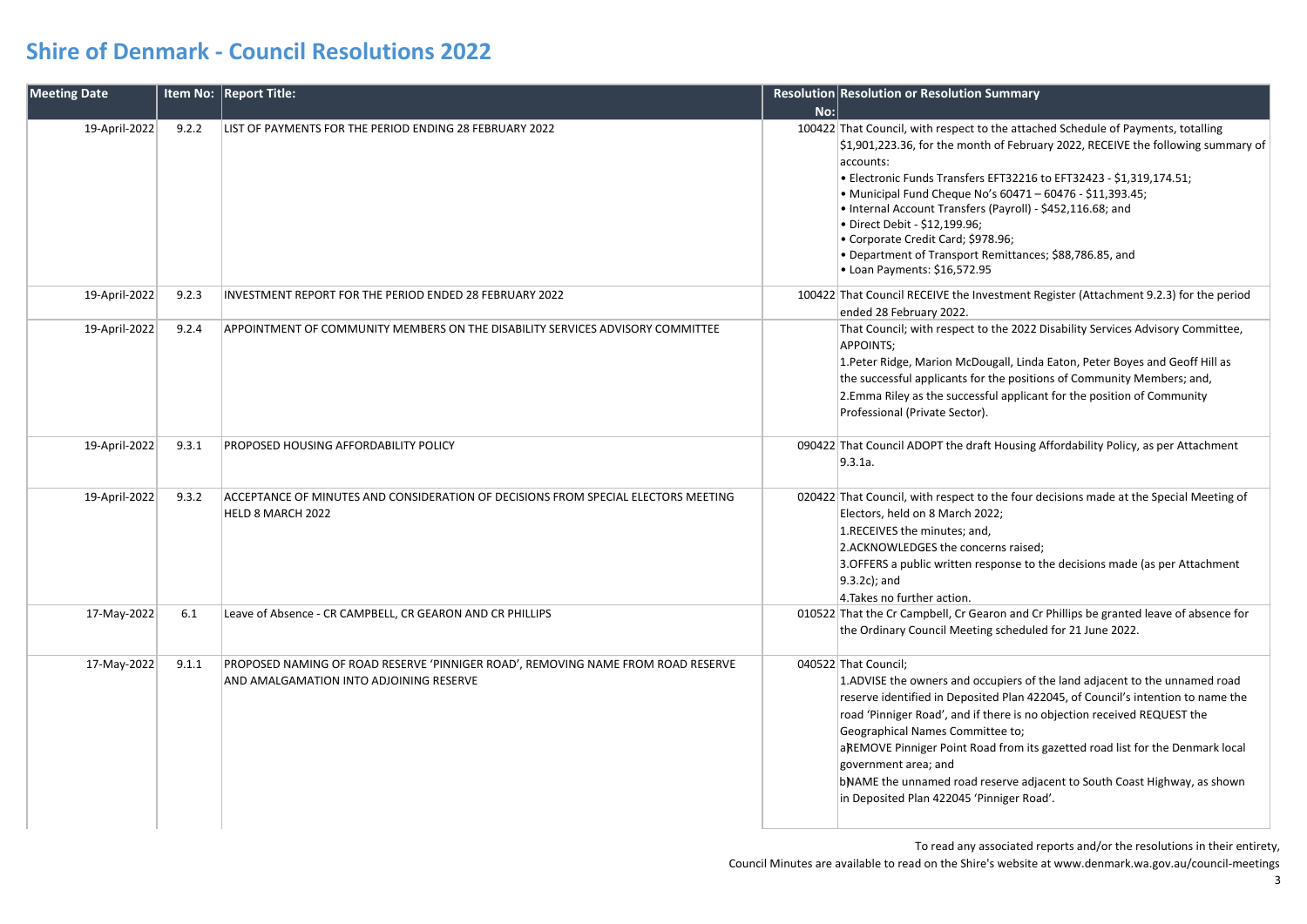| <b>Meeting Date</b> |       | Item No: Report Title:                                                        |     | Resolution Resolution or Resolution Summary                                                                                                                                                                                                                                                                                                                                                                                                                                                                                                                                                                                                                                                                                                                                                                                   |
|---------------------|-------|-------------------------------------------------------------------------------|-----|-------------------------------------------------------------------------------------------------------------------------------------------------------------------------------------------------------------------------------------------------------------------------------------------------------------------------------------------------------------------------------------------------------------------------------------------------------------------------------------------------------------------------------------------------------------------------------------------------------------------------------------------------------------------------------------------------------------------------------------------------------------------------------------------------------------------------------|
|                     |       |                                                                               | No: |                                                                                                                                                                                                                                                                                                                                                                                                                                                                                                                                                                                                                                                                                                                                                                                                                               |
|                     |       |                                                                               |     | 050522 That Council,<br>1. Pursuant to section 58(3) and 58(1) of the Land Administration Act 1997,<br>a)REQUEST the Chief Executive Officer to provide public notice, seeking<br>submissions for a period of 35 days, or more, of Council's intent to permanently<br>close Pinniger Point Road Reserve;<br>b) AUTHORISE the Chief Executive Officer to consider the submissions and<br>request that the Minister close Pinniger Point Road Reserve, subject to no<br>objections being received during the submission period, and in accordance with<br>section 9 of the Land Administration Regulations 1998.<br>2. REQUEST the Department of Planning, Lands and Heritage to amalgamate the<br>road reserve into Lot 5433 on Deposited Plan 144747, once notification of the<br>road closure is received from the Minister. |
| 17-May-2022         | 9.2.1 | FINANCIAL STATEMENTS FOR THE PERIOD ENDED 31 MARCH 2022 AND BUDGET AMENDMENTS |     | 060522 That Council:<br>1.RECEIVE the Financial Reports for the period ending 31 March 2022,<br>incorporating the Statement of Financial Activity and other supporting                                                                                                                                                                                                                                                                                                                                                                                                                                                                                                                                                                                                                                                        |
| 17-May-2022         | 9.2.2 | LIST OF PAYMENTS FOR THE PERIOD ENDING 31 MARCH 2022                          |     | 070522 That with respect to the attached Schedule of Payments, totalling \$1,877,790.26,<br>for the month of March 2022, Council RECEIVE the following summary of accounts:<br>Electronic Funds Transfers EFT32424 to EFT32678 - \$1,376,036.47;<br>Municipal Fund Cheque No's 60477 - 60481 - \$8,610.45;<br>Internal Account Transfers (Payroll) - \$406,531.24; and<br>Direct Debit - \$11,611.24;<br>Corporate Credit Card; \$3,153.31;<br>Department of Transport Remittances; \$71,847.55, and<br>· Loan Payments: \$Nil                                                                                                                                                                                                                                                                                                |
| 17-May-2022         | 9.2.3 | INVESTMENT REPORT FOR THE PERIOD ENDED 31 MARCH 2022                          |     | 080522 That Council RECEIVE the Investment Register (Attachment 9.2.3) for the period<br>ended 31 March 2022.                                                                                                                                                                                                                                                                                                                                                                                                                                                                                                                                                                                                                                                                                                                 |